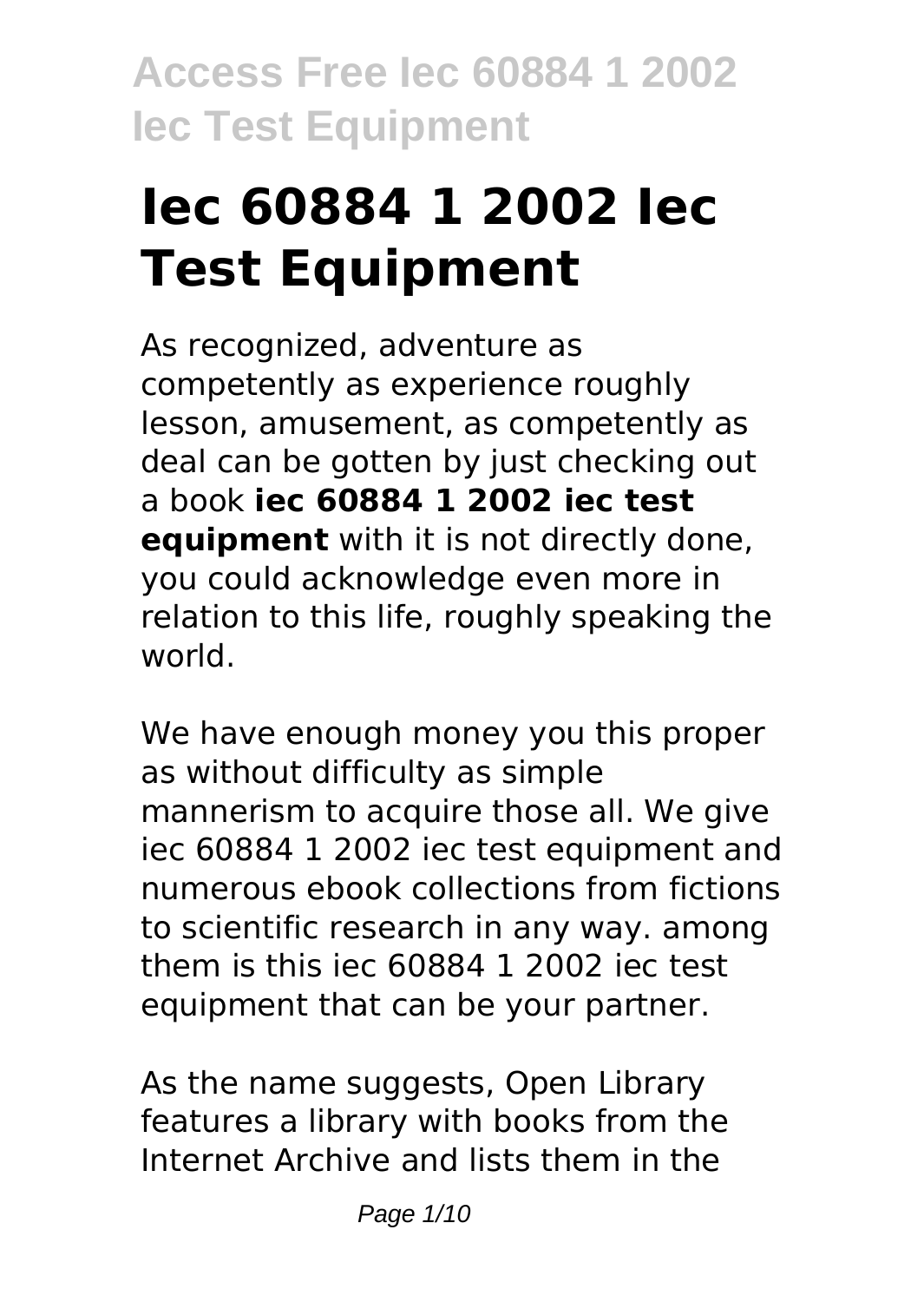open library. Being an open source project the library catalog is editable helping to create a web page for any book published till date. From here you can download books for free and even contribute or correct. The website gives you access to over 1 million free e-Books and the ability to search using subject, title and author.

#### **Iec 60884 1 2002 Iec**

IEC 60884-1:2002+A1:2006+A2:2013 applies to plugs and fixed or portable socket-outlets for a.c. only, with or without earthing contact, with a rated voltage greater than 50 V but not exceeding 440 V and a rated current not exceeding 32 A, intended for household and similar purposes, either indoors or outdoors.

#### **IEC 60884-1:2002+AMD1:2006+AMD 2:2013 CSV | IEC Webstore**

IEC 60884-2-1:2006 Plugs and socketoutlets for household and similar purposes - Part 2-1: Particular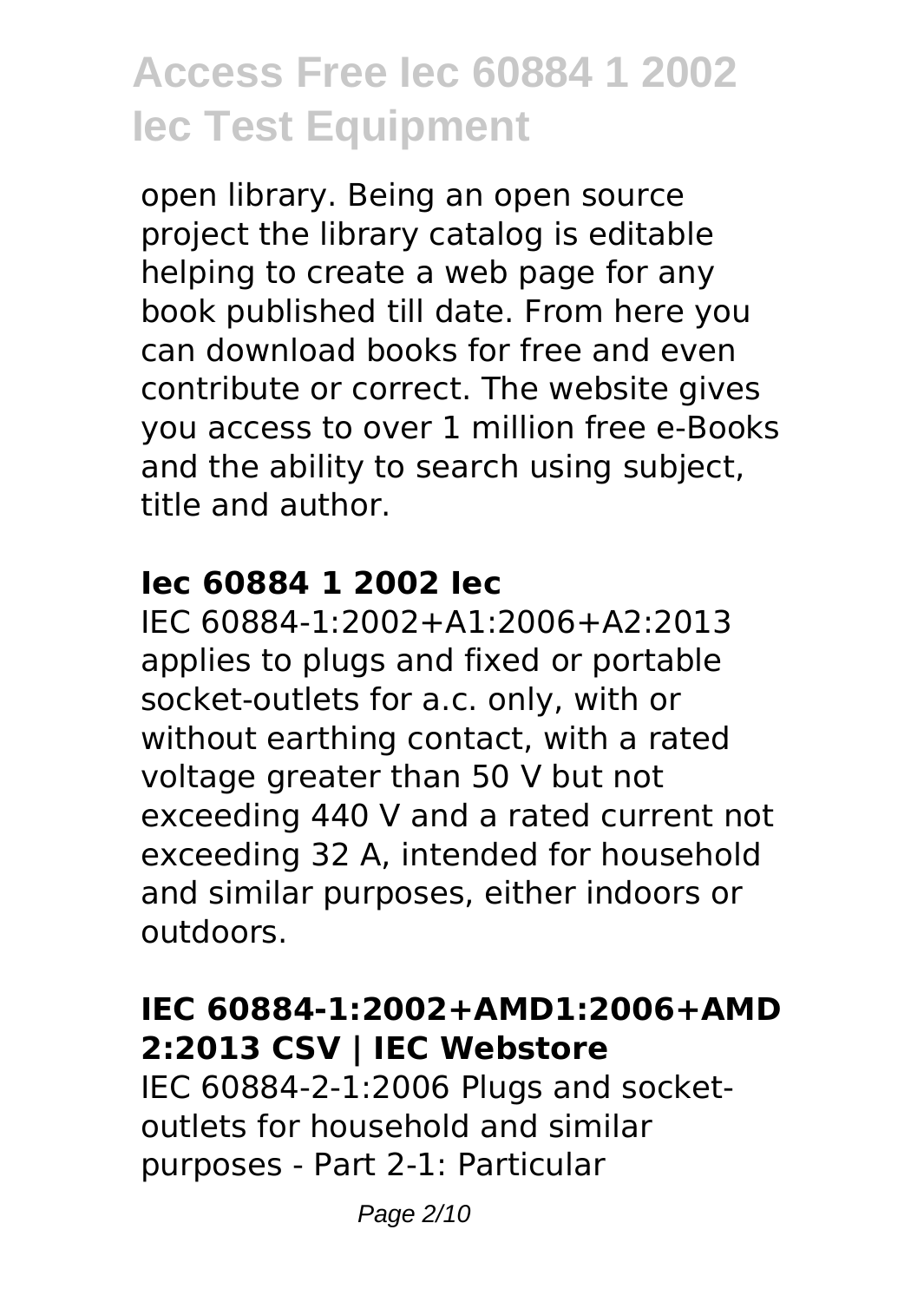requirements for fused plugs. TC 23/SC 23B

### **IEC 60884-2-1:2006 | IEC Webstore**

IEC 60724 Short-circuit temperature limits of electric cables with rated voltages of  $1$  kV (U m =  $1.2$  kV) and  $3$  kV (U m = 3,6 kV) IEC TR 60725 Consideration of reference impedances and public supply network impedances for use in determining the disturbance characteristics of electrical equipment having a rated current ≤75 A per phase

#### **List of International Electrotechnical Commission ...**

BATT: IEC 60086-1:2015: IEC60086\_1&2A: 2017-01-27: DEKRA Certification B.V. BATT: IEC 60086-2:2015: IEC60086\_1&2A: 2017-01-27: DEKRA Certification B.V. BATT: IEC ...

### **Get IEC Standard Distribution - IECEE - IEC System of ...**

This is an incomplete list of standards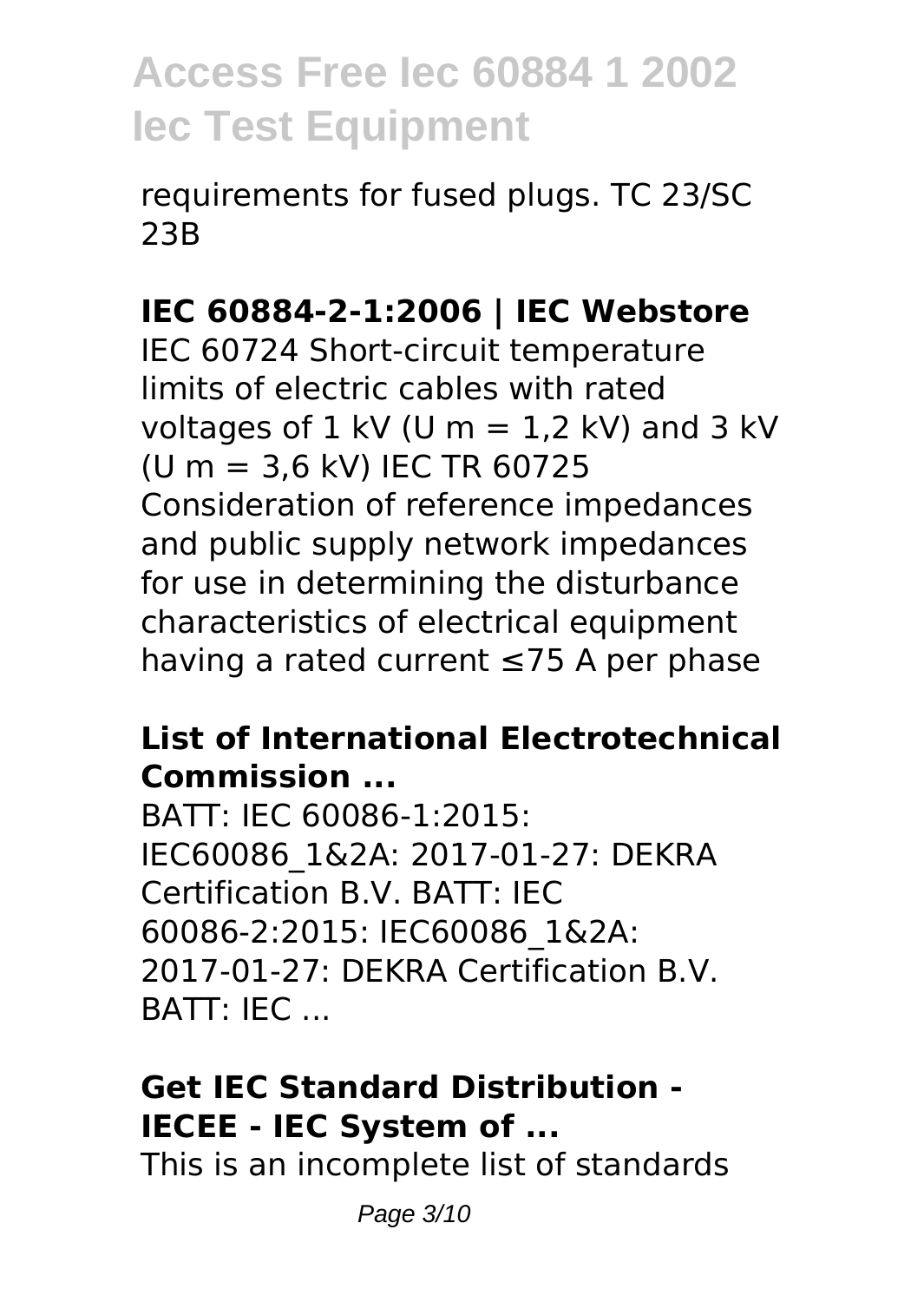published by the International Electrotechnical Commission (IEC).. The numbers of older IEC standards were converted in 1997 by adding 60000; for example IEC 27 became IEC 60027. IEC standards often have multiple sub-part documents; only the main title for the standard is listed here.

#### **List of IEC standards - IEC Equipment | Test Probe**

IEC System of Conformity Assessment Schemes for Electrotechnical Equipment and Components (IECEE)

#### **Committee Testing Equipment Lists - IECEE - IEC System of ...**

IS 1293:2005/ IEC 60884-1:2002 Plugs and socket-outlets for household and similar purposes – Part 1: General requirements. IEC 60884-2-5:1995 Plugs and socket-outlets for household and similar purposes – Part 2 particular requirements for adaptors. IEC 60947-3:2008 Low-voltage switchgear and control gear – Part 3: ...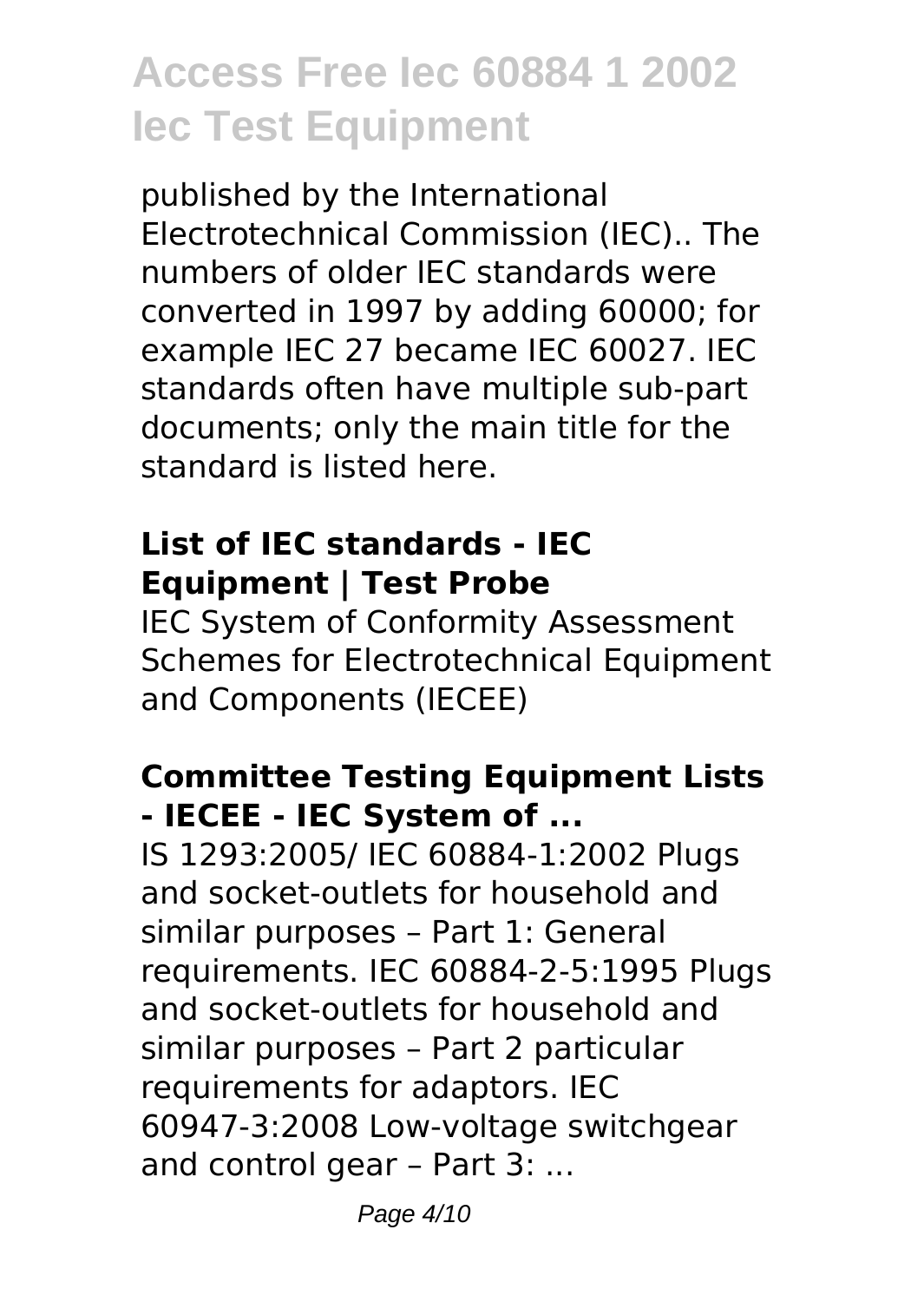### **AUTOMOTIVE INDUSTRY STANDARD**

iec 60884-2-5(1995)  $\Pi$ 6(2024) $\Pi$ 7 $\Pi$ 31 $\Pi$  $\Pi$ n $\Pi$ j60898-1(2021) 住宅及び類似設備用配線用遮断器 jis c8211:2020 $\Pi$ 1(2021) iec 60898-1∏2015∏∏∏: j60974-1(2020) アーク溶接装置- 第1部:アーク溶接電源 jis c 9300-1:2020 iec 60974-1(2017)

**豆知識:PSE改訂情報:2021年8月2日改訂** This standard is based on IEC 60884-1 (2002) 'Plugs and socket outlet for household and similar purposes — Part 1 : General requirements', issued by the International Electrotechnical Commission except for following modifications: L a) Accessories ratings covered are only up to and including 16A and 250 V.

#### **IS 1293 (2005): Plugs and socketoutlets of rated voltage ...**

Cisco NCS 2002. The Cisco NCS 2002 is ideally suited to line amplifier configurations, a 2-degree ROADM node,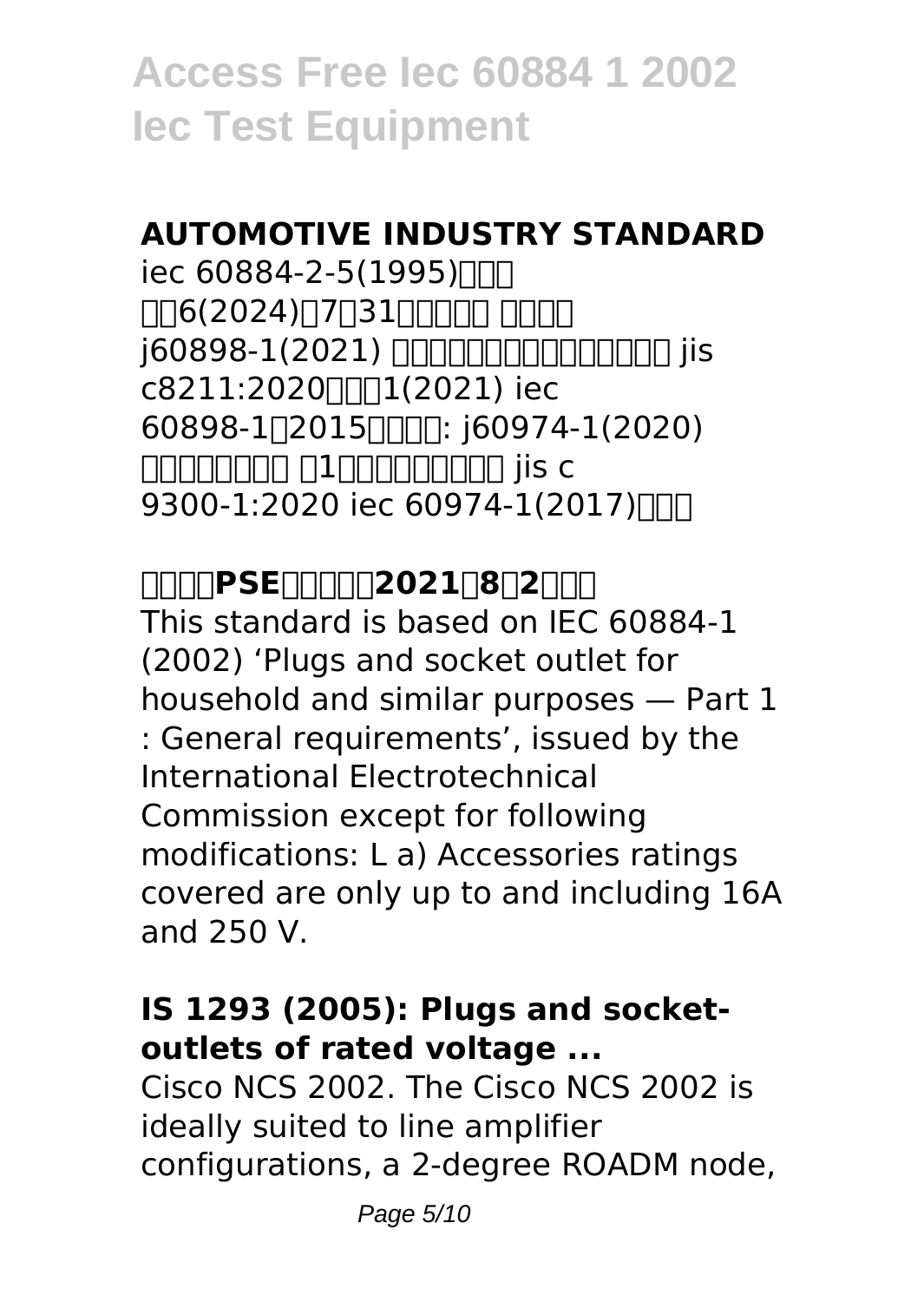or anywhere that only 2 slots are required for transponding or muxponding services (Figure 6). It features 1 slot for the control card and 2 slots for service cards. You can configure the NCS 2002 with a single DC or AC power module.

#### **Cisco Network Convergence System 2000 Series Data Sheet**

深圳市讯科标准技术服务有限公司服务项目包含不锈钢检测、振动测试、连接 **ΠΠΠ**ΓCOCΠΠΠΠΠΠΓΓCCΠΠΠSaaΠΠΠpseΠΠΠcc cnnn3cnnncennnreachnnncennnnnnnbqb nnnmtbf∩nnrohs∩nnkcnnnnnnnnnnnnnnn mtbf∏∏∏∏fda∏∏msds∏∏∏fda∏∏wf2 ...

<u>MA ANANANA ANANA COCNANANAN</u> iec 60950-1 <u>[2</u> mullec 62368-1] 第2版を理解している設計者、安全規格技術者がiec 62368-1 第 3版を適用して製品を設計、評価する際に留意すべき要求事項の相違内容を controlational computational computational computational computational computational computational computation  $\sqcap$  1.

# **home.jeita.or.jp**

iec 60906-1是由國際電工委員會在1986年制訂的家用交流電源  $\Box$ 000000000000230v $\Box$ 000016a000000

Page 6/10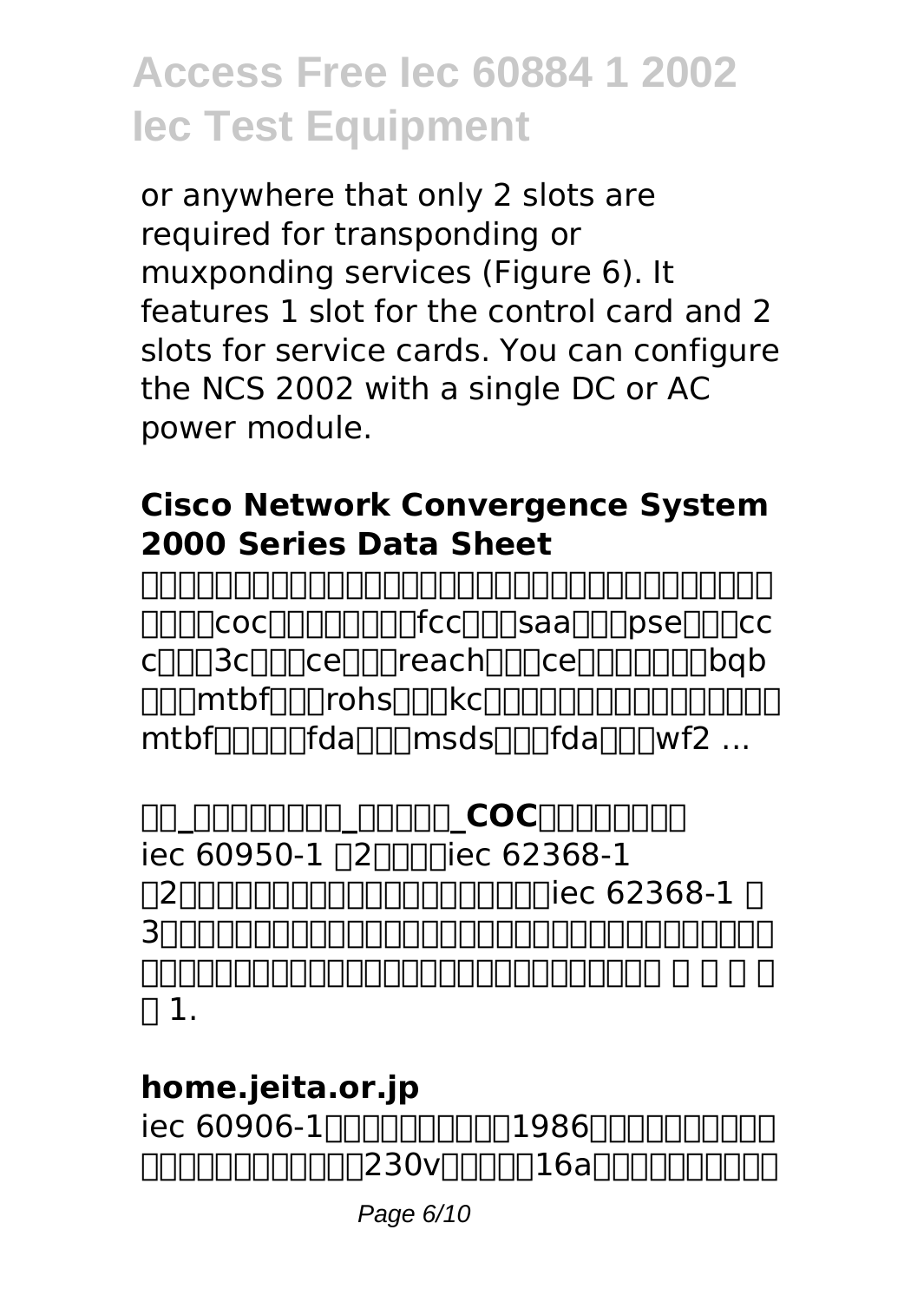hannanan annannaiec  $60906 - 1$ 14136,共有10a及20a兩款標準。

**家用交流電源插頭與插座 - 维基百科,自由的百科全书 NO NORMALE CO0884-1, Plugs and** socket-outlets for household and similar purposes−Part 1: General requirements∏MOD∏ IIS C 8303. acococo. ao acocomana ec 60601-1:2005 NNNH IEC 60083NPlugs and socket-outlets for

**日本産業規格の簡易閲覧** − IEC 60884-1∏∏∏∏∏∏∏∏∏∏IEC 60320-1による機器用カプラ(電源接. 続器) 3.1.47 **□□□□power circuit** honononononononononononona 3.1.48 想定短絡電流(prospective short-circuit current<sup>[]</sup> Icp

# **JISB9960-1:2019**

**機械類の安全性-機械の電気装置-第1部:一般要求事項** GOOR3GOOG GEGAG GEGAAG TREED FIELD TO THE TREED TO THE TREED TO THE TREED TO THE TREED TO THE TREED TO THE TRE ana anan anananana an 00000600000000 000000 00 JIS C

Page 7/10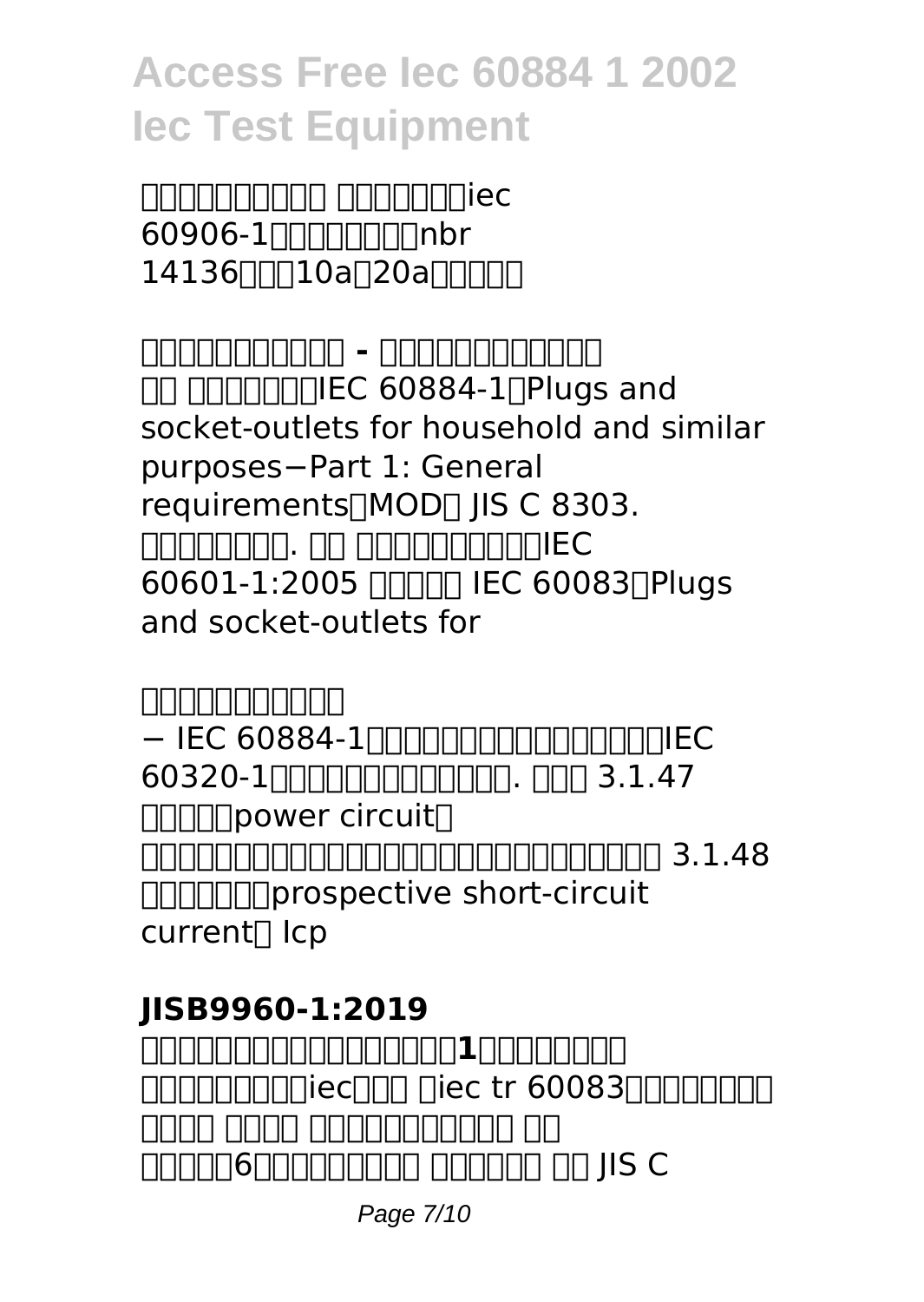### 8303-2007 [1] [1] [2] FINNN1993NNNNIS C 8303-1993NN

#### **配線用差込接続器 - Wikipedia** Bundesgesetz\_2002\_222\_2.pdf Nullungsverordnung BGBLA 2012 II Normen von ÖVE und ÖVE/ÖNORM Die angeführten Normen für Elektrotechnik sind in den Elektrotechnikverordnungen

verbindlich erklärt worden und daher auf der Homepage des Bundesministeriums zum freien Download. ...

OEVE\_OENORM\_IEC\_60884-1.pdf OEVE\_OENORM\_ E\_8385.pdf ...

# **Schrack Technik: ÖVE / ÖNROM (PDF) und OEK Fachinformationen**

M, D, C, N (IEC 60906-1) 220 – 230: 50: Y Makhanda und Port Elizabeth 250 V; findet sich auch in King William's Town Südkorea: C, F: 220: 60: Y 110 V mit Steckern A & B (unter dem Einfluss der japanischen Kolonialzeit) waren früher üblich, wird aber, wo noch vorhanden, ersetzt. In älteren Gebäuden noch vorzufinden, einige Hotels bieten ...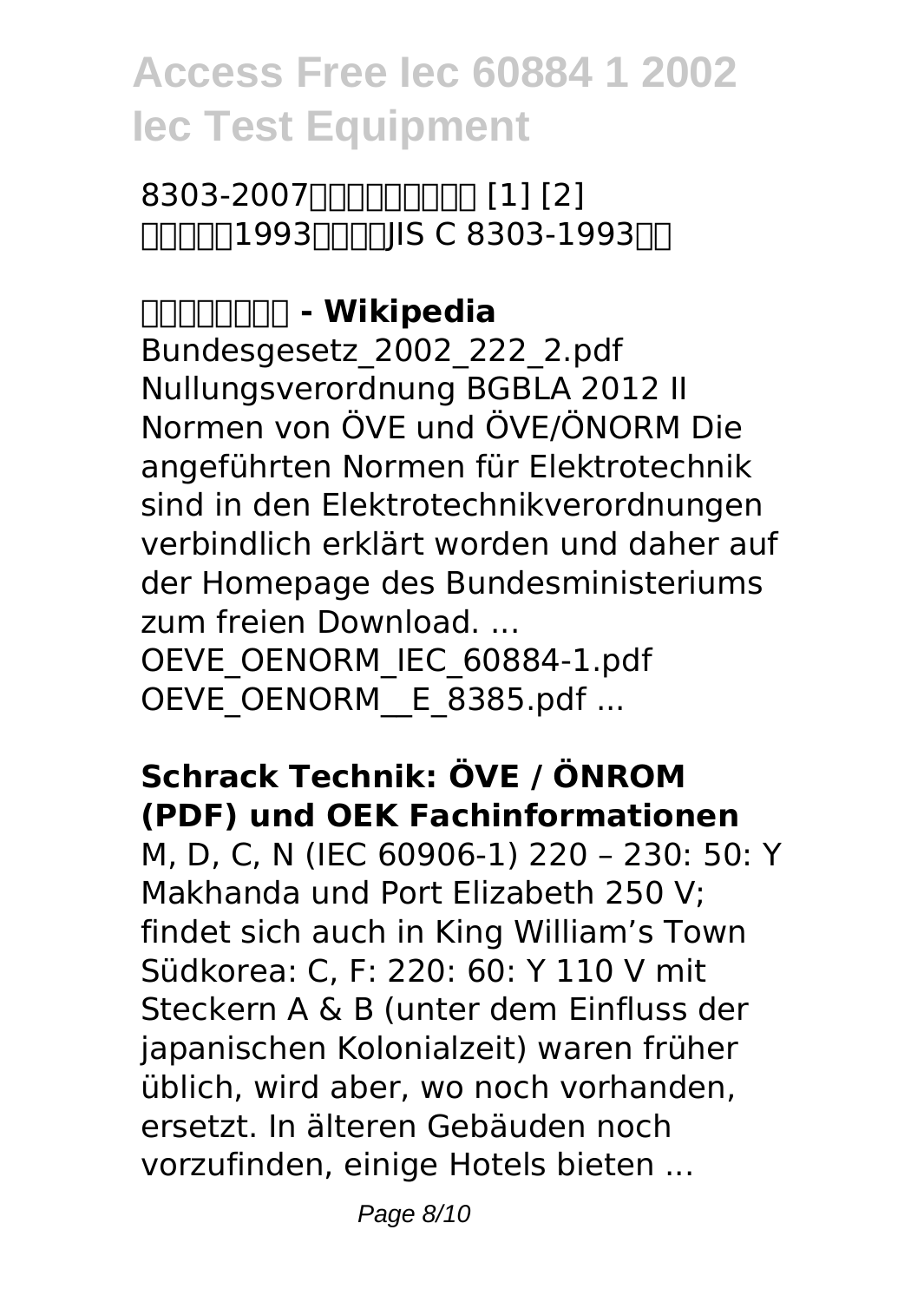#### **Länderübersicht Steckertypen, Netzspannungen und ...**

(DS 60884-2-D1) Dinamarca y algunos países africanos. ... Los enchufes y conectores según la norma IEC 60309 se usan para la industria y la construcción así como para aplicaciones al aire libre en viviendas y comercios. Las clavijas tipo D y M aún se usan en los teatros, cines y estudios de TV debido al hecho de que disponen de fusible ...

#### **Anexo:Enchufes, voltajes y frecuencias por país ...**

BDS ISO 4427-1:2010; Technical corrigendum 1:2010 : Testing of Concrete Part 10: Determination of static modulus of elasticity in compression : BDS ISO 1920-10:2011: Mixing Water for Concrete: BDS ISO 12439:2011: Aggregates for Concrete: BDS EN 12620:2011